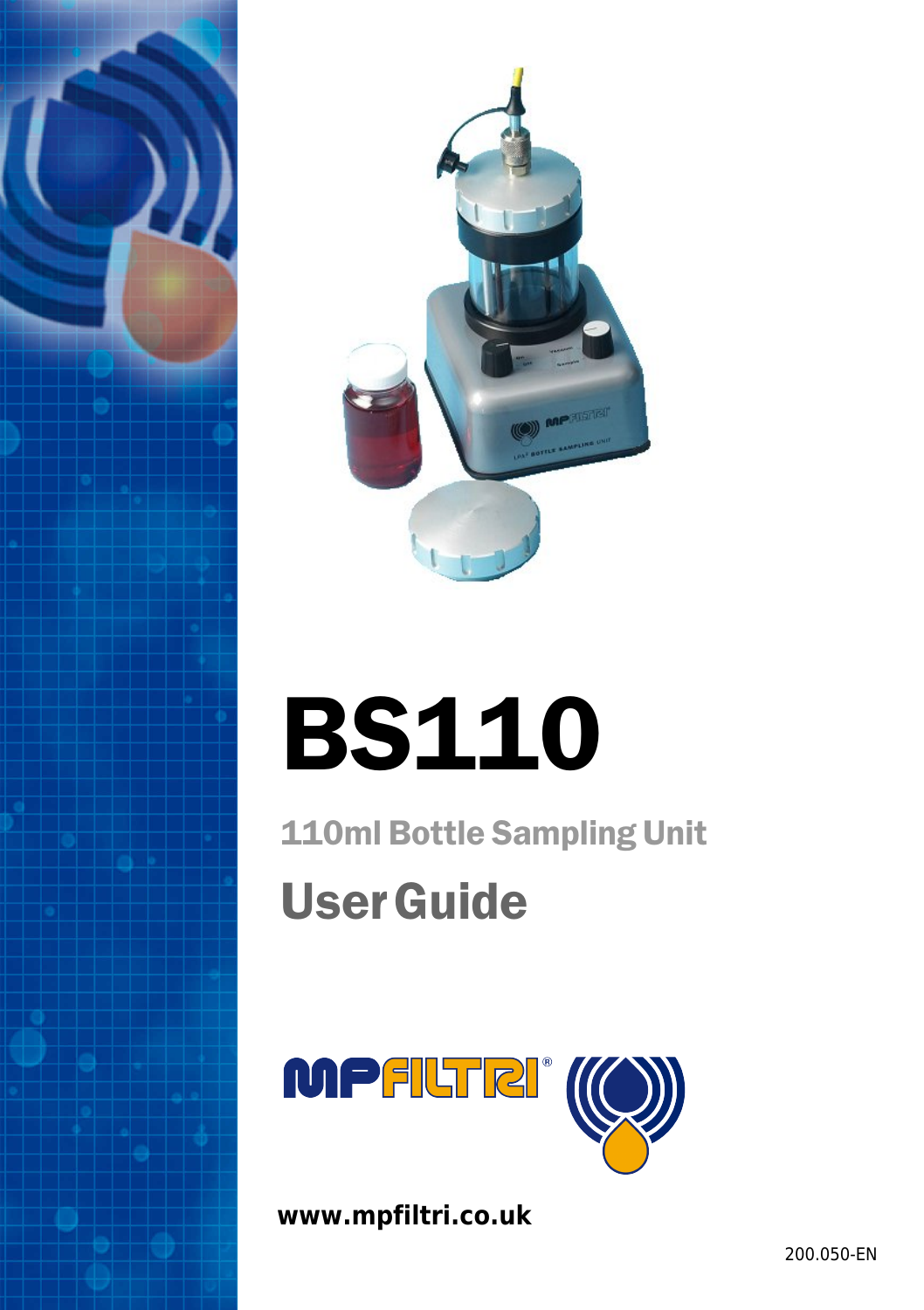Covers Model Numbers

BS110

### **SAFETY WARNING**

Hydraulic systems contain dangerous fluids at high pressures and temperatures. Installation, servicing and adjustment is only to be performed by qualified personnel.

Do not tamper with this device.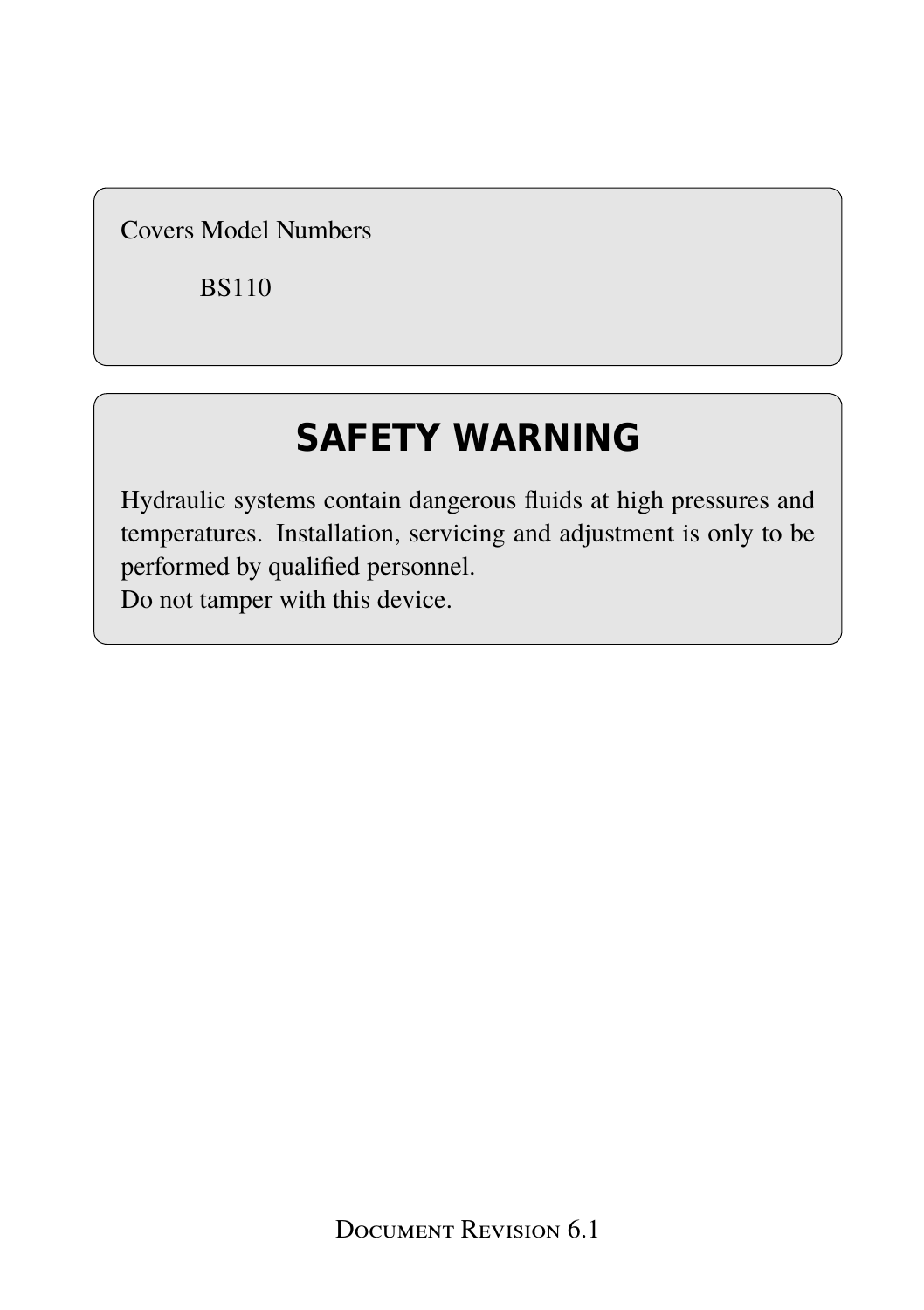### **Contents**

| $\mathbf{1}$ | <b>Precautions</b>                                               | 5  |
|--------------|------------------------------------------------------------------|----|
|              | •Internal Cleaning                                               |    |
| $\mathbf{2}$ | <b>Scope of Supply</b>                                           | 6  |
| 3            | <b>Introduction</b>                                              | 7  |
| 4            | <b>Procedure</b>                                                 | 8  |
|              | $\bullet$ De-aeration $\bullet$ Operating with Particle Analyser |    |
| 5            | <b>Sample Bottle Cleaning Procedure</b>                          | 11 |
| 6            | <b>Information</b>                                               | 12 |
|              | •Warranty •Spare Product / Part Numbers •Flushing Fluids         |    |
| 7            | <b>Fault Finding</b>                                             | 13 |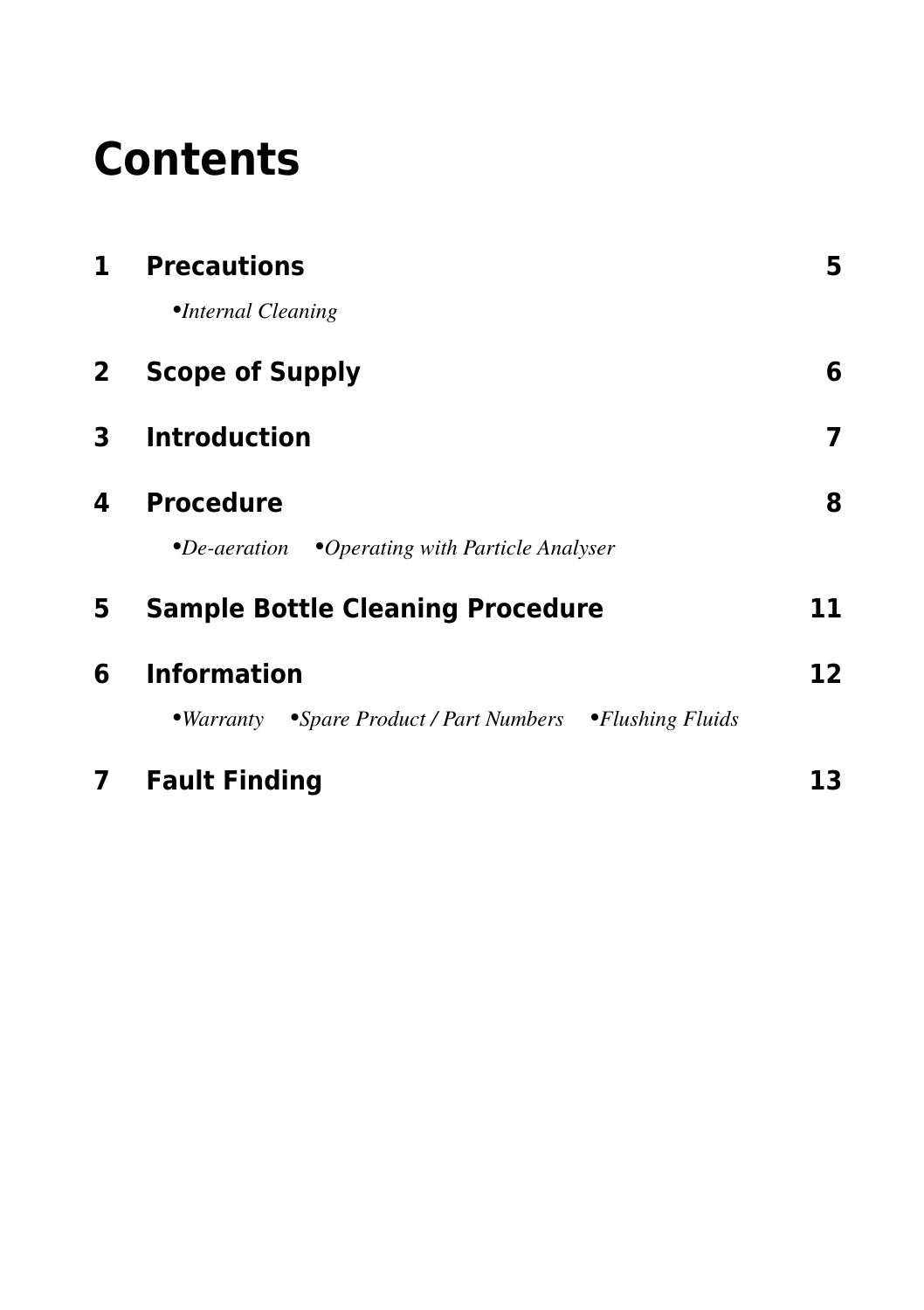Document Revision 6.1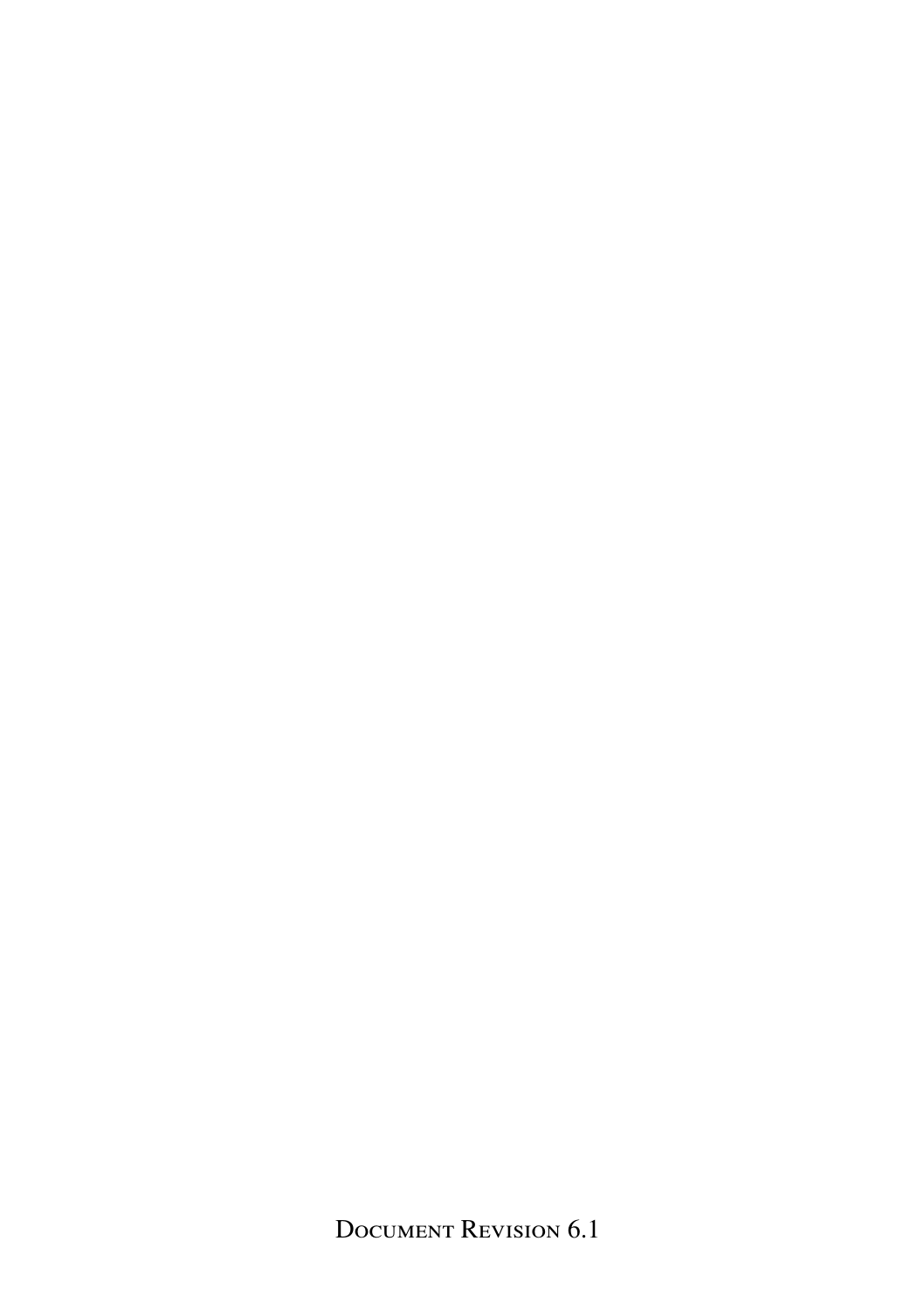### <span id="page-4-0"></span>**1 Precautions**

#### **1.1 Internal Cleaning**

DO NOT clean the Bottle Sampler with Acetone or similar solvents that are not compatible with the seals. The recommended cleaning fluid for internal flushing is listed on the website: www.mpfiltri.co.uk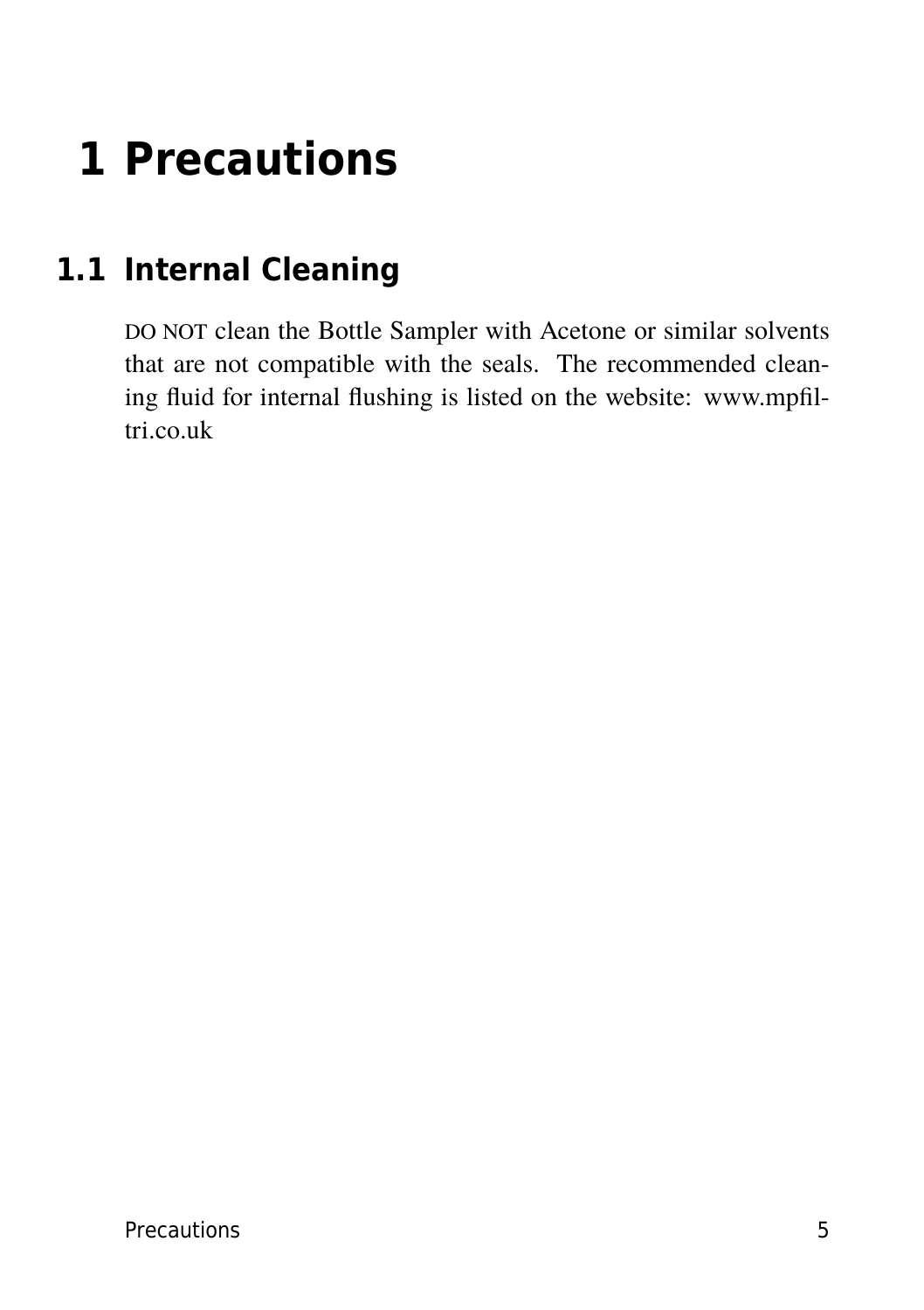### <span id="page-5-0"></span>**2 Scope of Supply**

Each standard Bottle Sampler supplied consists of the following:-

- 1 x BS110 particle counter accessories bag, containing:-
- 1 x 110ml Bottle Sampler
- 1 x Pressure cap
- 1 x Vacuum cap
- 1 x Test hose x 0.6m long
- 1 x Waste bottle
- 1 x 12V DC power supply (for a combined code when ordering, an extra power supply is included in case) with UK, EU and US heads.
- 1 x Hand pump and 10m hose
- 1 x BS110 User guide
- 2 x Paper roll
- $\bullet$  3 x 100ml bottles
- 1 x Pack of disposable dip tubes



**Figure 1**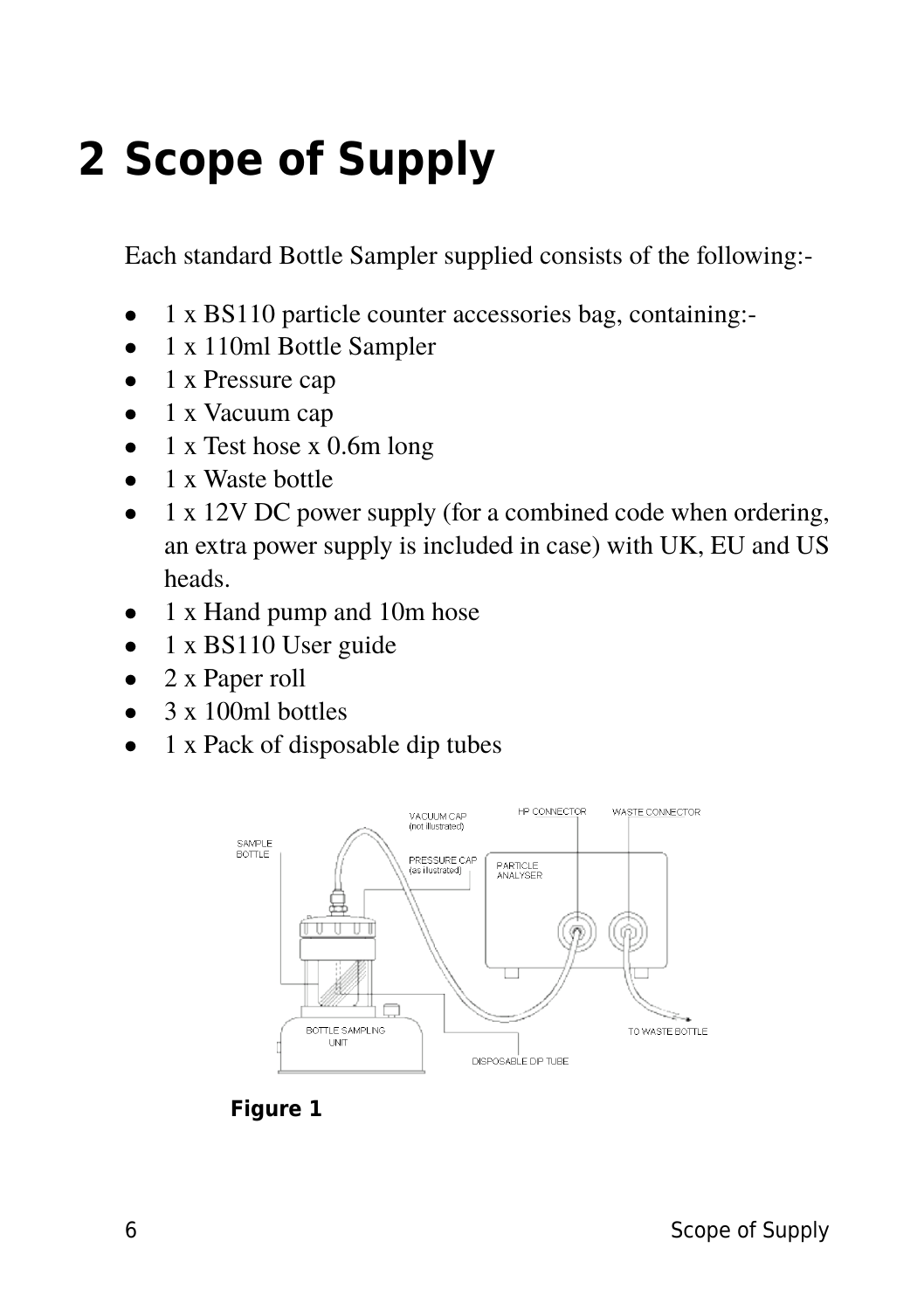### <span id="page-6-0"></span>**3 Introduction**

The Bottle Sampler is an aid to accurate contamination monitoring suitable for laboratory applications utilising mineral oil as the operating fluid, (other options may be available, please contact your local sales office).

The Bottle Sampling Unit has the optional facility to de-aerate the fluid sample, prior to testing with the analyser, by applying a vacuum to the chamber holding the sample bottle.

Two different types of cap are supplied with the Bottle Sampler:

- Vacuum cap a blank cap, used when de-aerating the fluid.
- Pressure cap used when delivering a fluid sample to the analyser. This cap incorporates an anti-vacuum valve.

The Bottle Sampler is designed to accept 100ml and 110ml bottles.

Due to the limited fluid volume available and the requirement of a 3 minute flush period prior to a sample test, the moisture sensor test should not be performed utilising the bottle sampling method.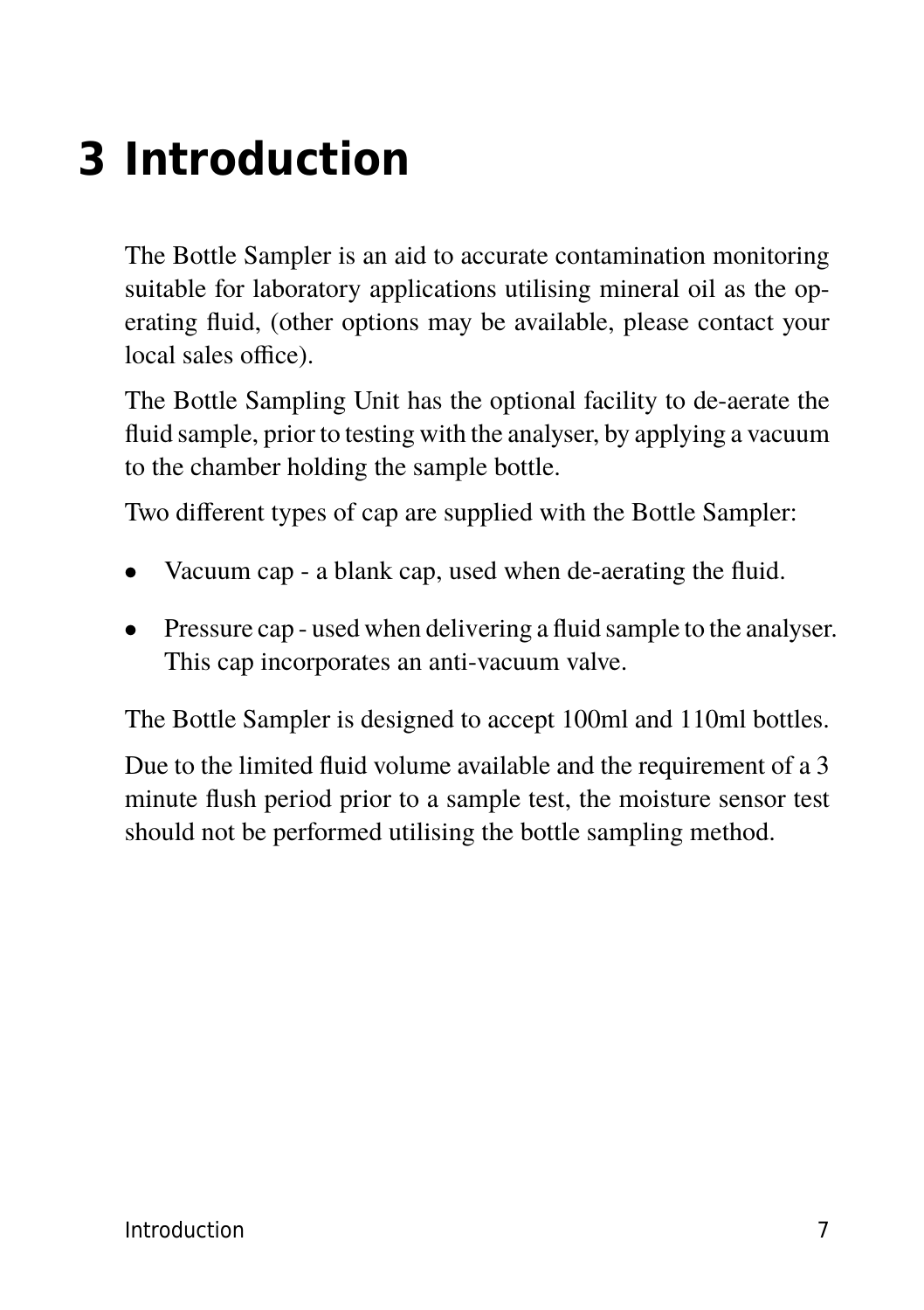### <span id="page-7-0"></span>**4 Procedure**

Refer to key drawing on [page 6](#page-5-0).

1. Draw off a sample of oil (80 ml. minimum) from the system into the bottle provided. If this is impractical then use the hand pump, clean bottle and hose provided to draw off a sample of fluid.

*Note: Please ensure that the pump and hose are cleaned with an appropriate filtered solvent (i.e. petroleum ether) prior to the sample being taken.*

*Sample bottles and associated products are to be cleaned in accordance with the instructions on* [page 11](#page-10-0)*.*

*Important! Do NOT use acetone.*

- 2. Insert waste fluid hose into the waste bottle provided.
- 3. Connect waste fluid hose to analyser (waste connector).
- 4. Connect the 12V DC supply to bottle sampler, using power adaptor supplied.

#### **4.1 De-aeration**

For full compliance please refer to standard BS11500:2008

- 5. Agitate sample for minimum 60 seconds.
- 6. Place the sample bottle into the bottle sampler.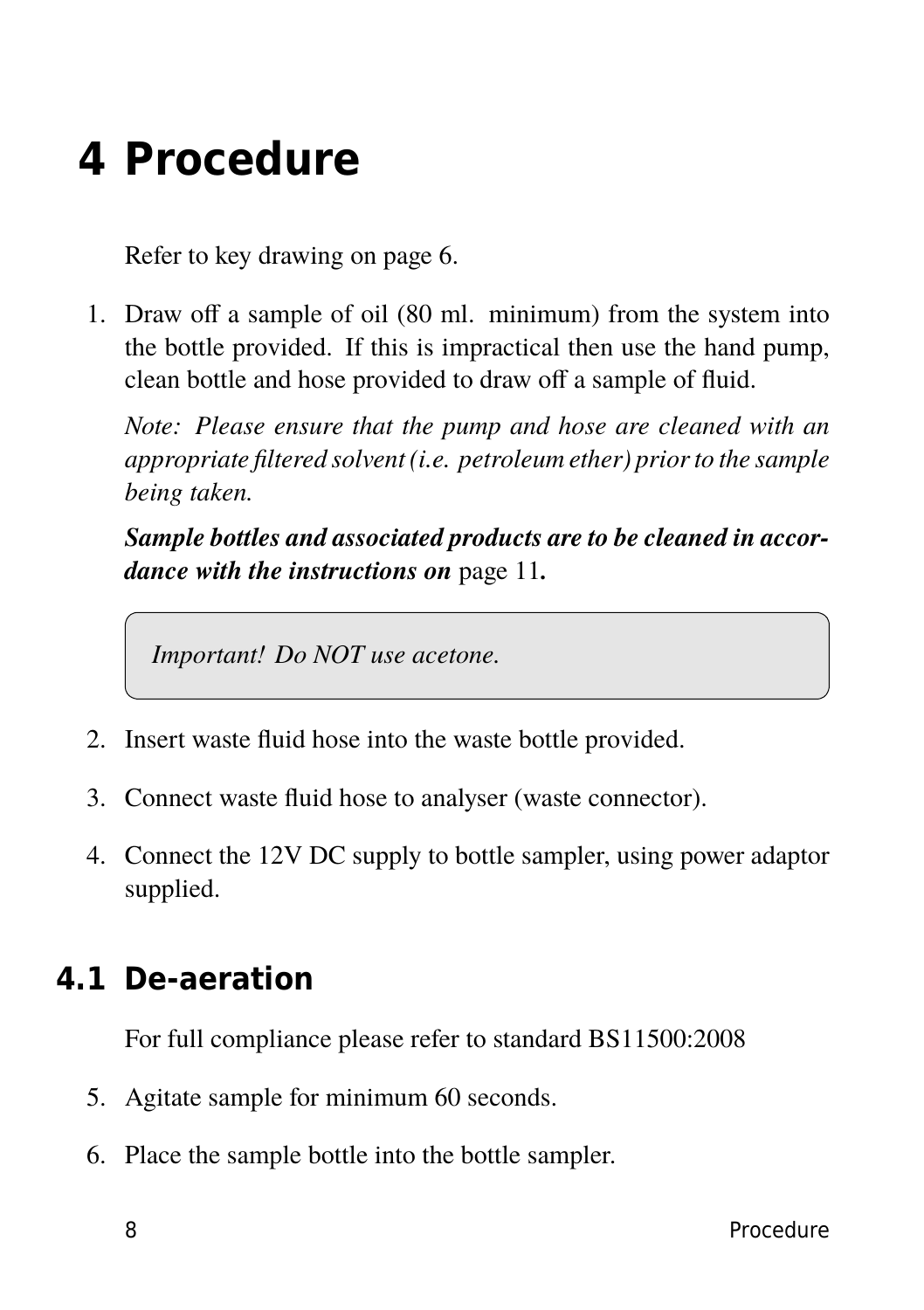- <span id="page-8-0"></span>7. Fit the vacuum cap to the bottle sampler.
- 8. Turn knob to select vacuum (note: the intermediate position between vacuum and sample performs no function)
- 9. Switch ON the bottle sampling unit and leave running for several minutes, until all air bubbles have been removed from the fluid sample.
- 10. Switch OFF the bottle sampler this automatically vents the chamber to atmosphere.

*Always switch off the bottle sampling unit before turning the vacuum/ sampling knob.*

#### **4.2 Operating with Particle Analyser**

- 11. Fit a new disposable tube into the pressure cap, and fit the cap to the bottle sampler.
- 12. Connect test hose (0.6m) to bottle sampling connection.
- 13. Connect test hose to particle analyser.
- 14. Switch ON the particle analyser.
- 15. Select Triple or Bottle Sampling option.
- 16. Enter test details, for more information refer to the particle analyser user guide.
- 17. Rotate selector knob to Sample position.
- 18. Switch ON the bottle sampler.

Procedure 9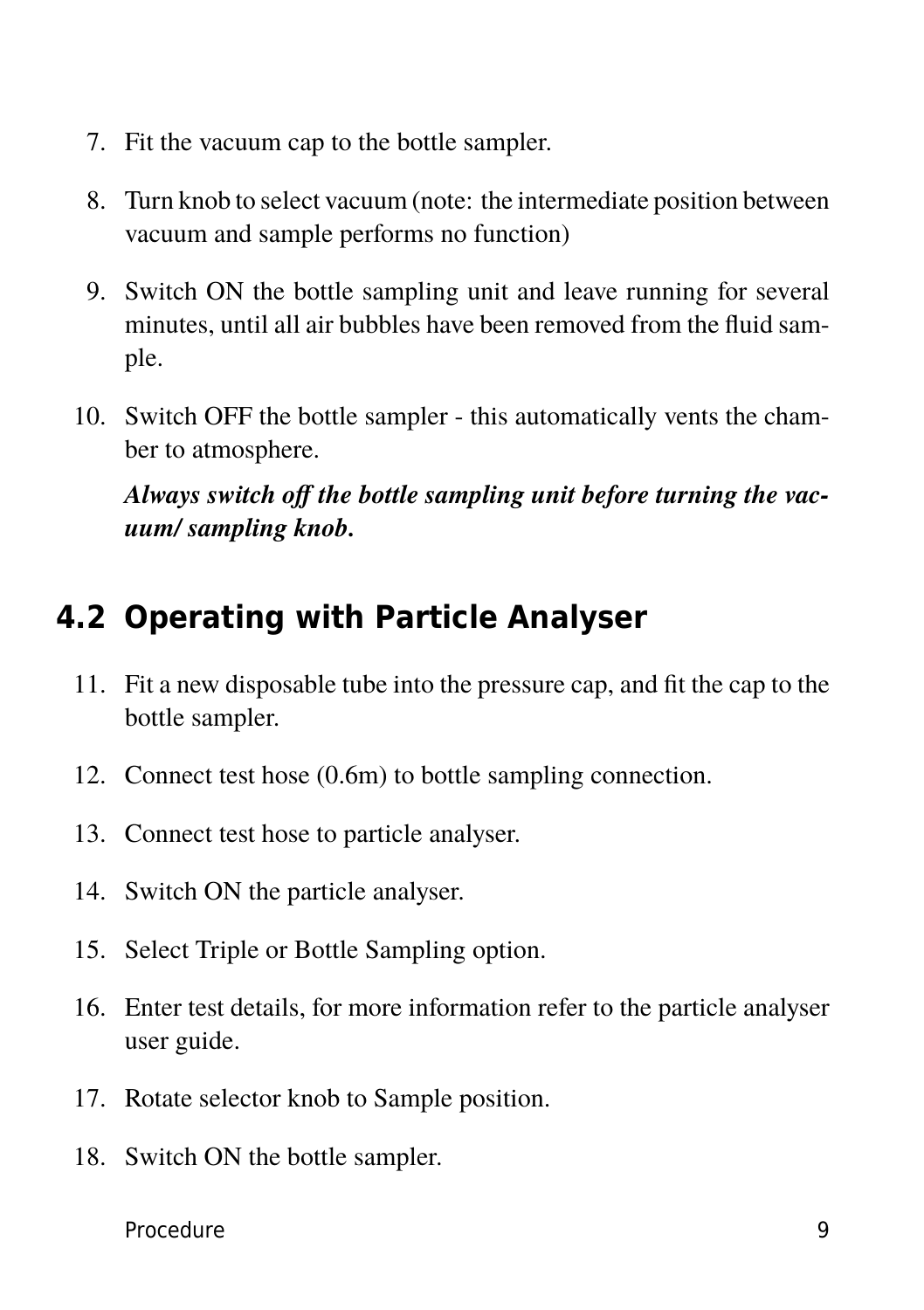- 19. Flush the analyser for a minimum of 10 seconds.
- 20. Start the test.

The Bottle Sampling Test is a three test analysis, as described in the analyser user guide.

- 21. Upon test completion, after the emptying cycle is completed, switch OFF the bottle sampler - this automatically vents the pressurised chamber to atmosphere.
- 22. Switch OFF the particle analyser.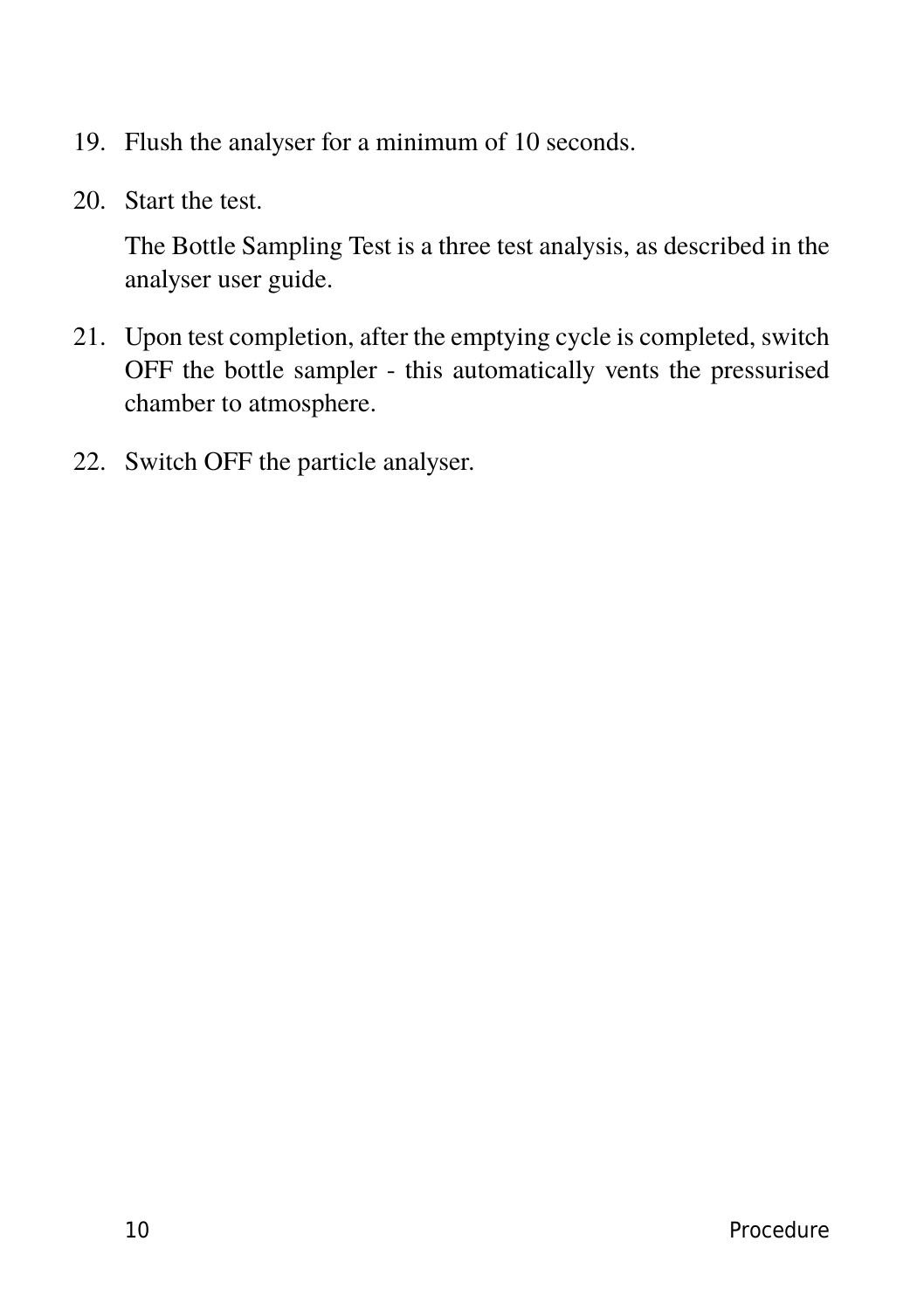## <span id="page-10-0"></span>**5 Sample Bottle Cleaning Procedure**

For optimum results the bottle sampling procedure should only be taken when the procedure for qualifying and controlling methods for sampling containers and products conform to ISO 3372.

However, the following routine may be utilised, if the above routine cannot be completed:

- Half fill the sampling bottle with the fluid to be analysed.
- Re-cap the bottle and shake vigorously for 30 seconds.
- Dispose of the fluid (in accordance with current COSHH legislation).
- Repeat the above procedure another two times.

When bottle is filled, fourth time, this is the sample that will be analysed.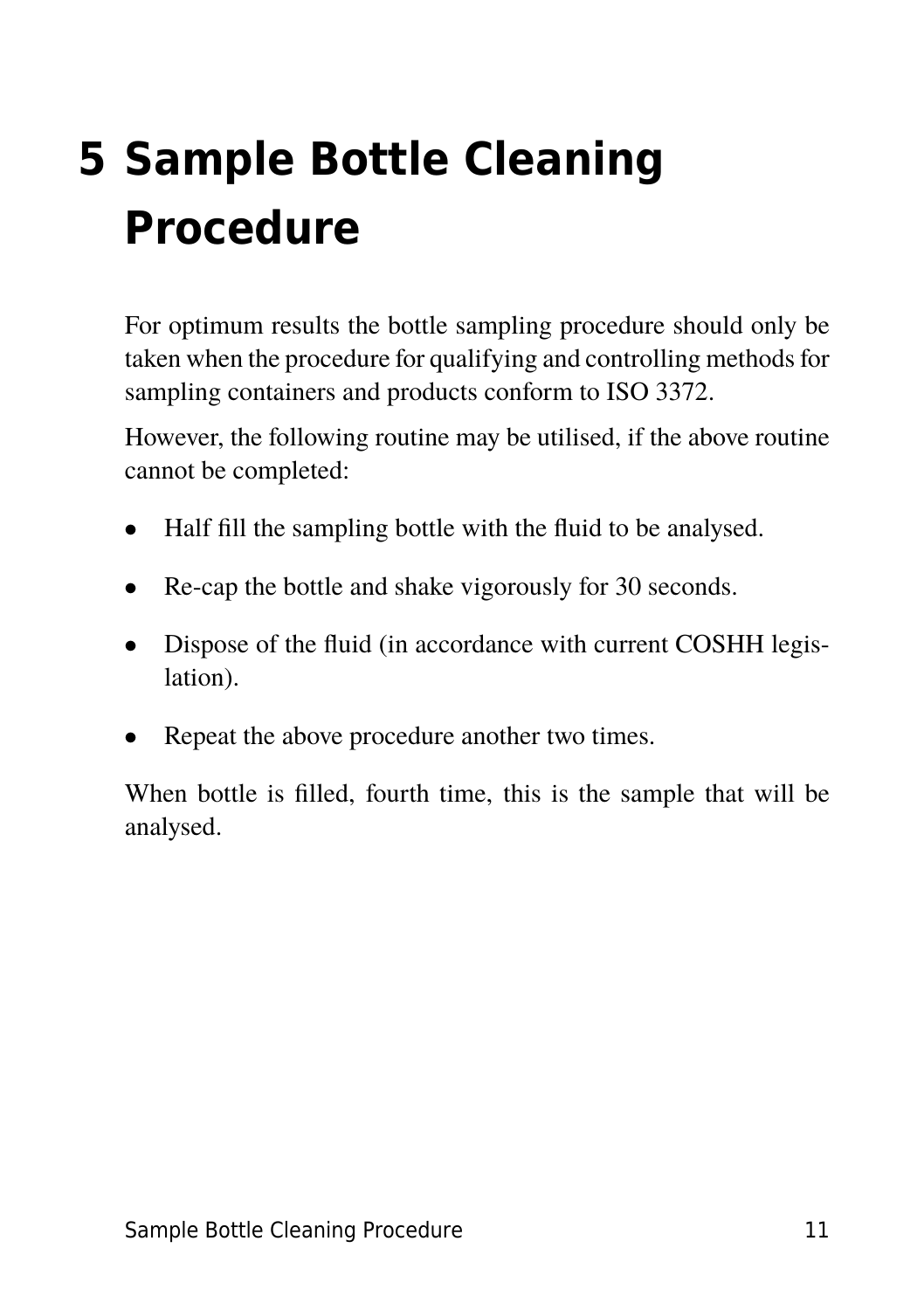### <span id="page-11-0"></span>**6 Information**

#### **6.1 Warranty**

The BS110 is guaranteed for 12 months upon receipt of the Bottle Sampler, subject to it being used for the purpose intended and operated in accordance with this User Guide.

#### **6.2 Spare Product / Part Numbers**

Please see website for details:

www.mpfiltri.co.uk

#### **6.3 Flushing Fluids**

#### *DO NOT USE ACETONE*

For information about the items on this page please see the website: www.mpfiltri.co.uk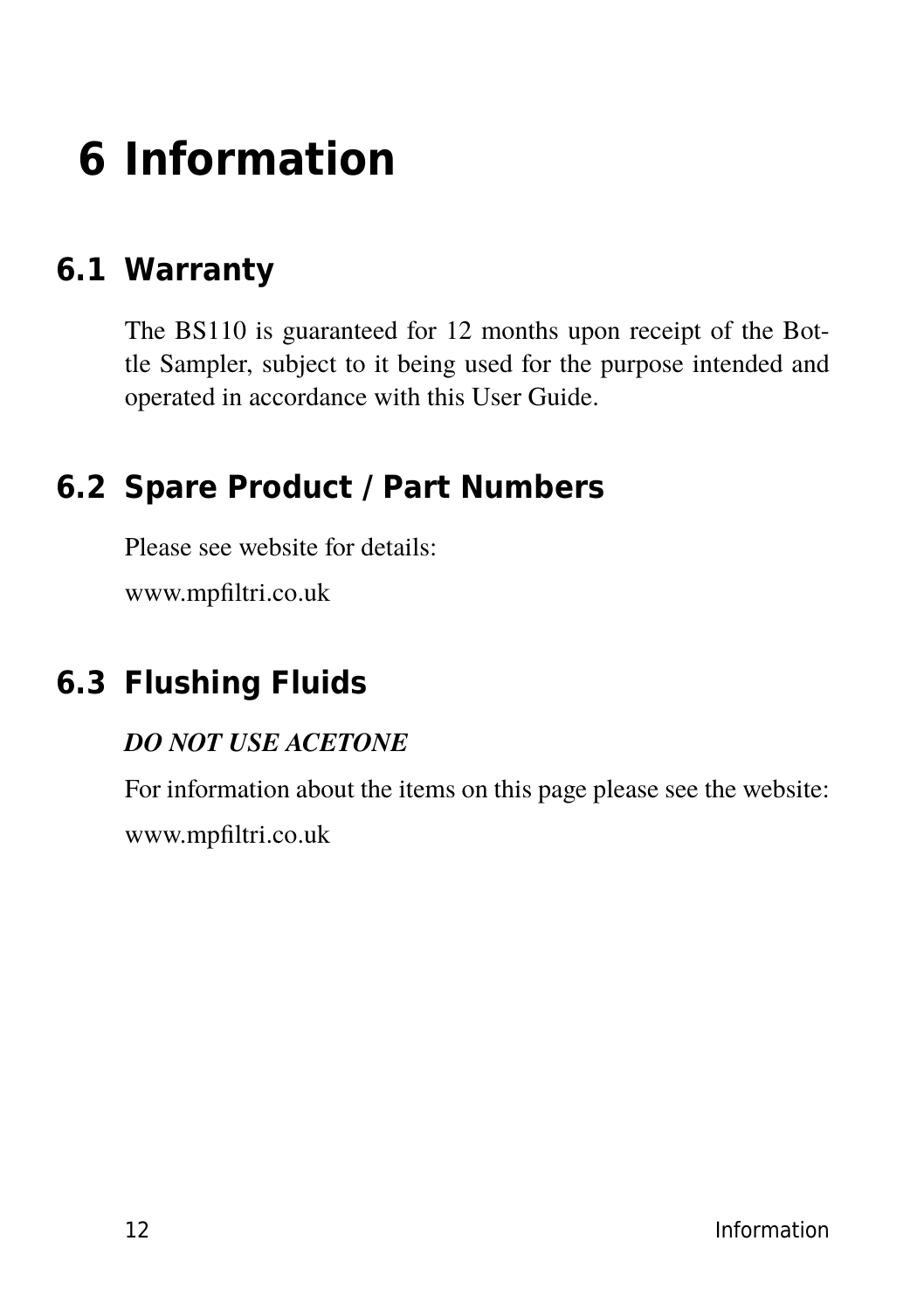### <span id="page-12-0"></span>**7 Fault Finding**

*Unexpected results obtained from sample*

### **FAULT CHECK**

Check that the test hose has been fully connected at both the bottle sampler and the particle analyser ends.

Confirm that there is a free flow of fluid to the particle analyser, by operating the flush valve and observing fluid passing to waste.

*Bottle sampler not reaching required pressure.*

Re-oil o-ring in top of bottle sampler chamber.

Check valve in pressure cap is still able to move around, if not flush with air or Isopropyl Alcohol.